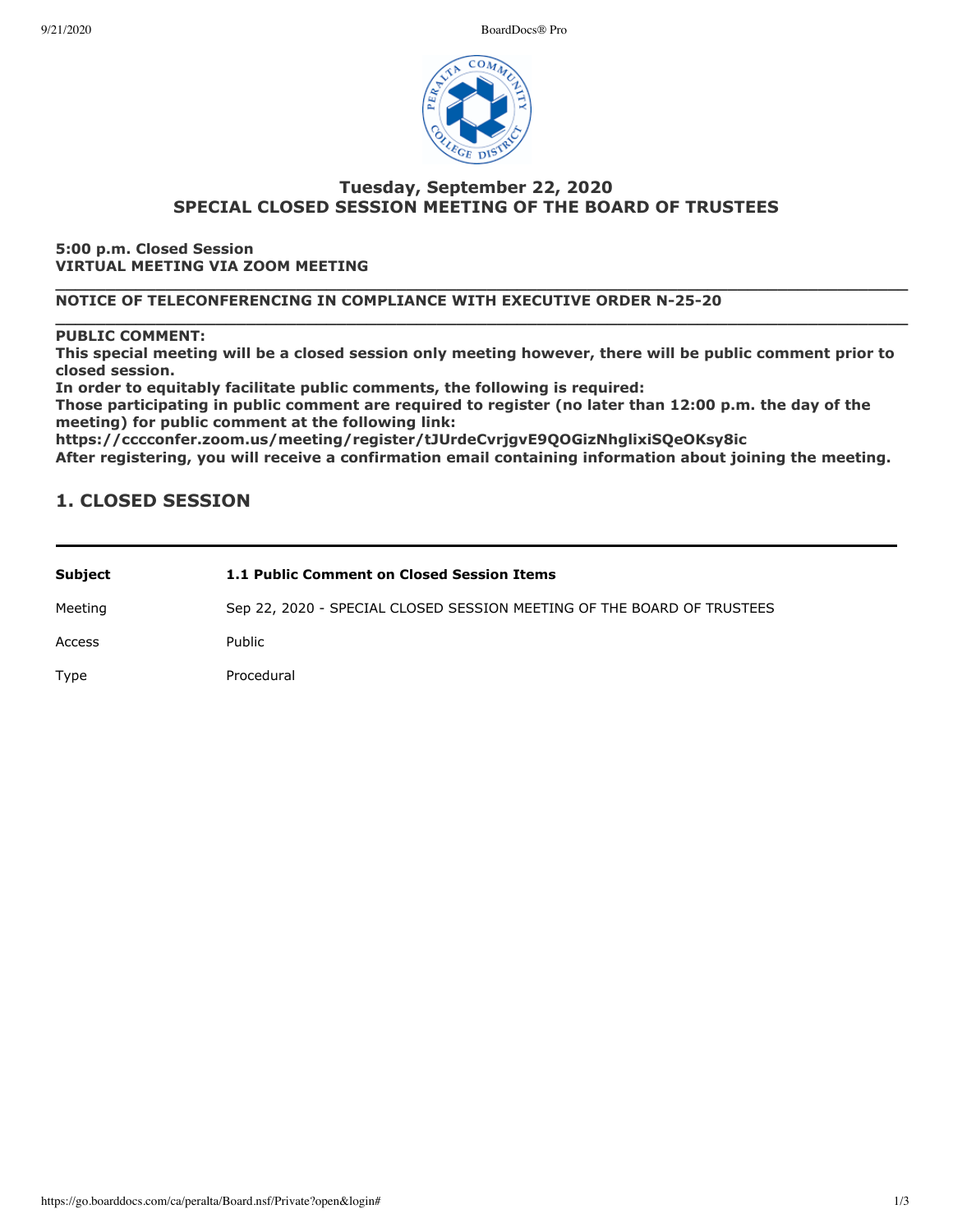| <b>1. CLOSED SESSION</b> |                                                                        |  |
|--------------------------|------------------------------------------------------------------------|--|
| <b>Subject</b>           | 1.2 Public Employee Appointment (Government Code Section 54957)        |  |
| Meeting                  | Sep 22, 2020 - SPECIAL CLOSED SESSION MEETING OF THE BOARD OF TRUSTEES |  |
| Access                   | Public                                                                 |  |
| Type                     | Information                                                            |  |

• Interim Chancellor